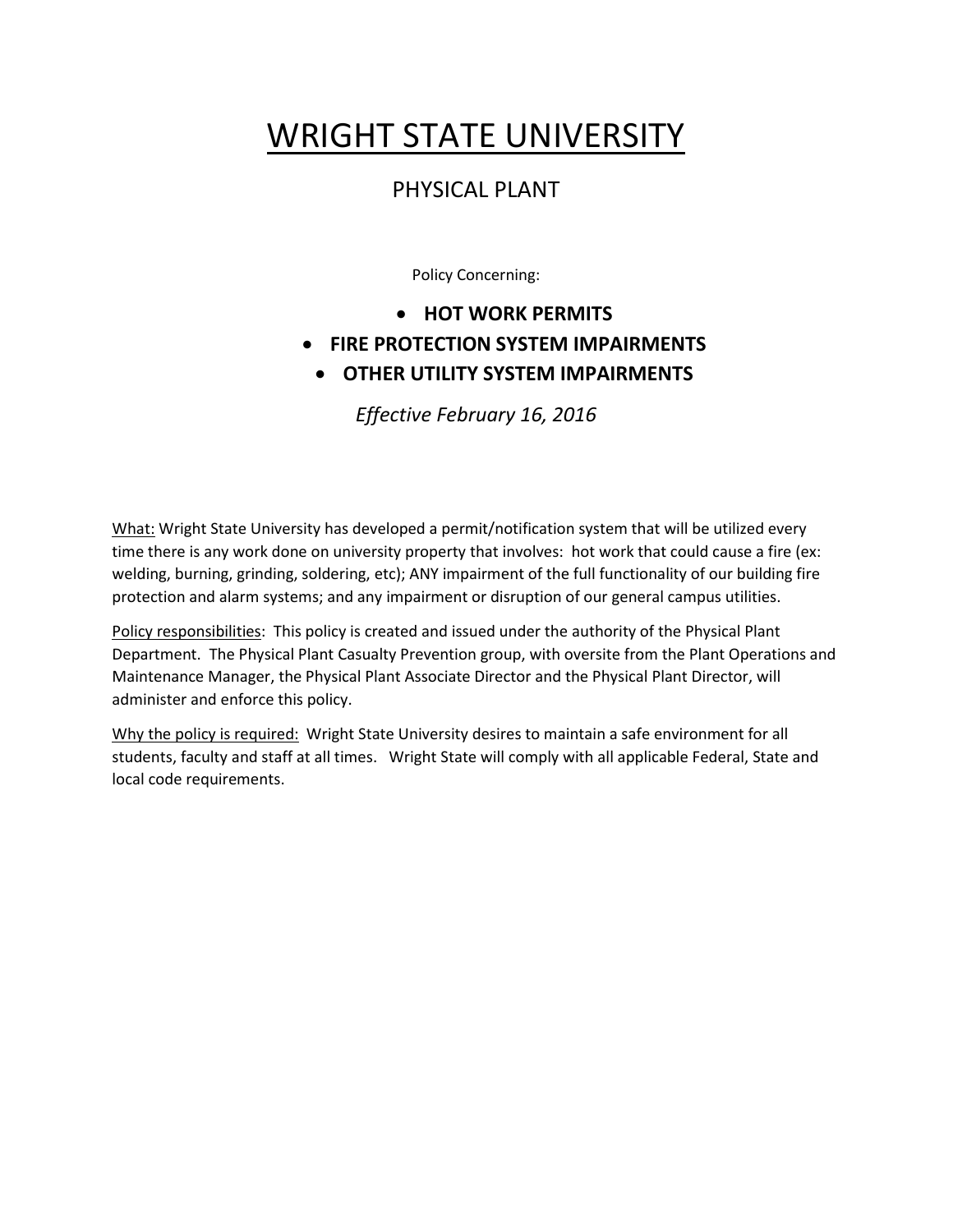## **HOT WORK PERMITS**

Any time that a WSU employee or contractor conducts a work task that requires the utilization of an applied heating source or conducts work such that fire, sparks and other high temperature is created……the potential for creating a fire is increased. These tasks include, but are not limited to: using a torch, welding of any type, grinding and soldering.

#### Procedure:

- The responsible party that is performing the work must complete a Hot Work permit.
- This form will identify the specific hazard, the location and duration of the work
- The Hot Work permit can be downloaded from the Physical Plant website
- The completed permit must be delivered to the Physical Plant Customer Service Center in the basement of Allyn Hall
- Allow 3 days for the permit to be processed and approved
- Questions can be directed to the Casualty Prevention Supervisor on 775-4560 or the Plant Operations and Maintenance Manager on 775-2307
- EVERY Hot Work Permit requires the assignment of a dedicated fire watch person during the entire time that the hazardous work is being performed. The fire watch person will not have any other concurrent responsibilities. The fire watch person must be familiar with pull station locations and must have a fire extinguisher and a cell phone to contact the WSU police dispatch.
- The fire watch must extend at least 30 minutes past the completion of the work.
- The approved hot work permit will be electronically distributed by Casualty Prevention to the following groups prior to the work: local Fire Department, Physical Plant, Engineering and Construction, Environmental Health and Safety, WSU Police, WSU Cats, Emergency Management, WSU insurance provider.
- Any work within a building that requires a HOT Work permit, shall also have a corresponding Impairment form appropriately approved in order to impair the fire protection system during this work. WSU strives to appropriately minimize false alarms and building evacuations.
- Each Hot Work permit is valid for no more than 24 hours.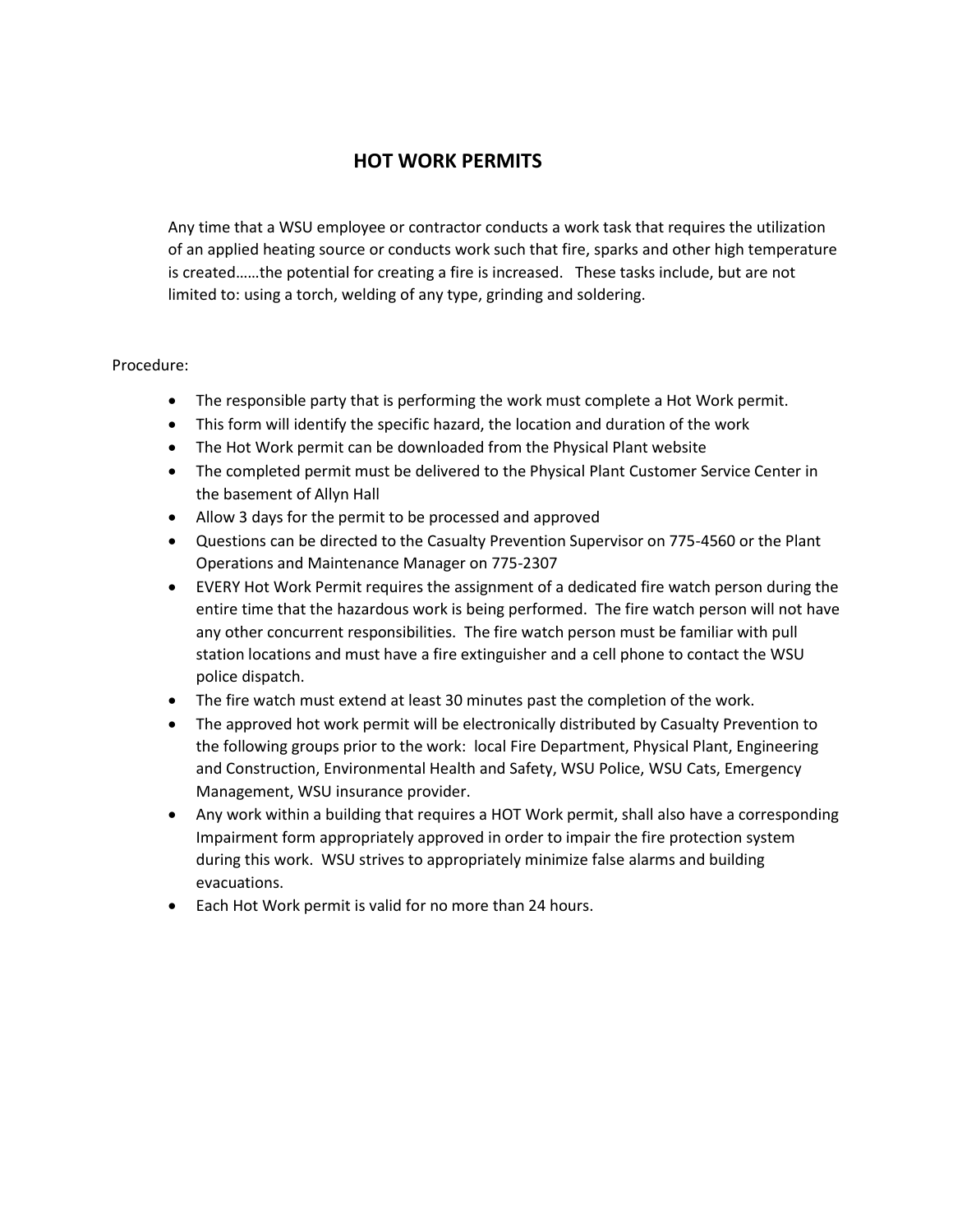## **FIRE PROTECTION SYSTEM IMPAIRMENTS**

 Any time that a WSU employee or contractor conducts a work task that requires the impairment of the fire protection/alarm or fire suppression systems, per Ohio Fire Code 901.7, WSU will issue an impairment permit and a fire watch must be conducted. WSU will work within all applicable code requirements and will strive to minimize any false alarms and building evacuations.

#### Procedure:

- The responsible party that is performing the work must complete an Impairment permit.
- This form will identify the specific hazard, the location and duration of the work
- The Impairment permit can be downloaded from the Physical Plant website
- The completed permit must be delivered to the Physical Plant Customer Service Center in the basement of Allyn Hall
- Allow 3 days for the permit to be processed and approved
- Questions can be directed to the Casualty Prevention Supervisor on 775-4560 or the Plant Operations and Maintenance Manager on 775-2307
- EVERY Impairment Permit requires the assignment of a dedicated fire watch person during the entire time that the fire protection system impairment is in place. The fire watch person will not have any other concurrent responsibilities. The fire watch person must be familiar with pull station locations and must have a cell phone to contact the WSU police dispatch.
- At the discretion of the Physical Plant Casualty Prevention group, the impairment may consist of either disabling specific points within the protection system or bypassing the audible and visual alarms in an entire building. If specific points are disabled, the fire watch will be confined to that specific area. If all of the audible/visual alarms are bypassed in an entire building, the fire watch will encompass the entire building.
- $\bullet$  The fire watch person(s) will typically be supplied by the group performing the work and requesting the impairment.
- The approved impairment permit will be electronically distributed by Casualty Prevention to the following groups prior to the impairment: local Fire Department, Physical Plant, Engineering and Construction, Environmental Health and Safety, WSU Police, WSU Cats, Emergency Management, WSU insurance provider.
- Each Impairment permit is valid for no more than one week.